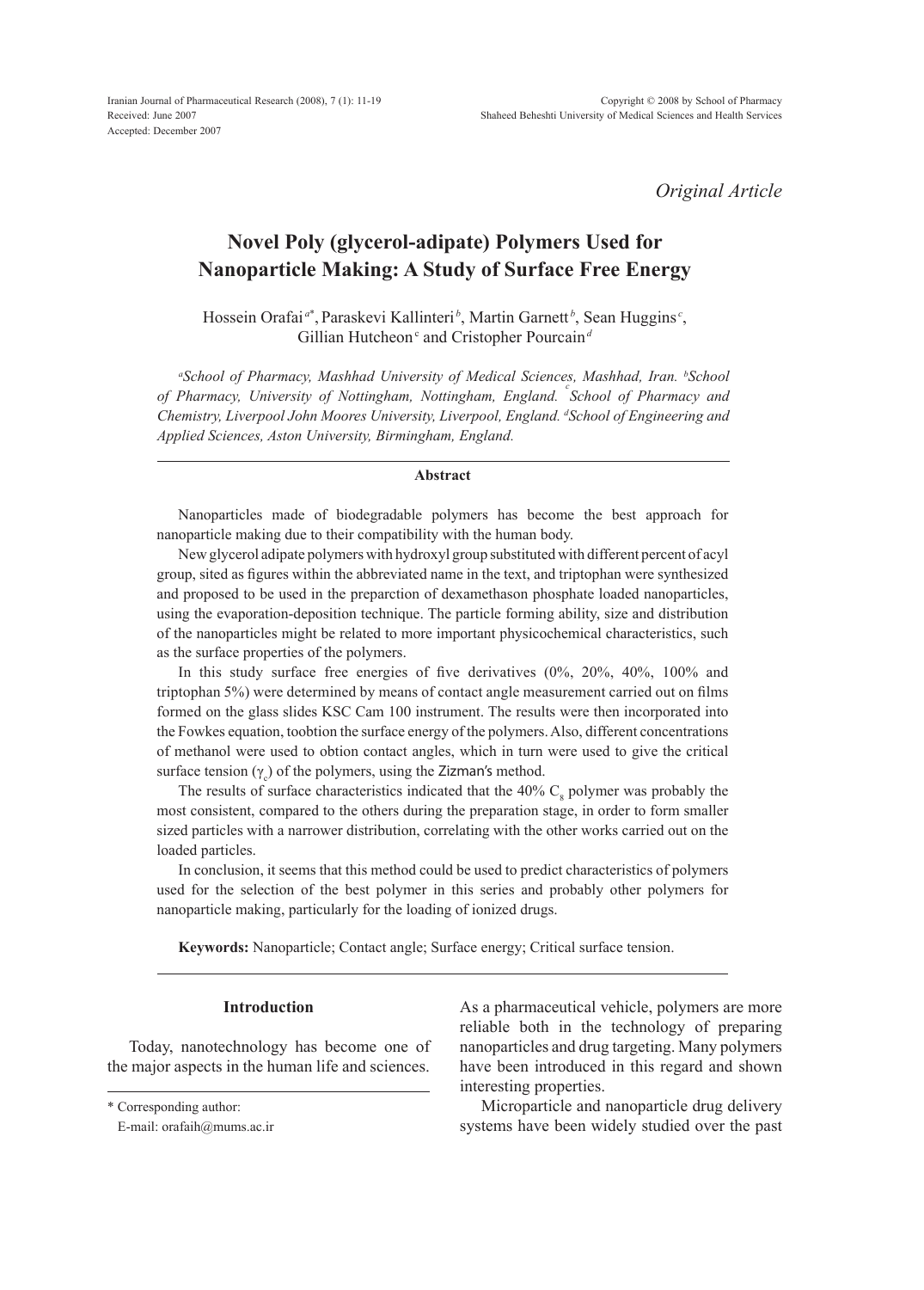20 years (1). For parenteral delivery systems, it has been shown that nanosized particles and liposomes have great potential in cancer therapy due to their ability to extravasate from the leaky vasculature of tumors (2). However, only a few such delivery systems have progressed far toward clinical use (3). For liposomal systems, their stability, in vivo, is low (4). A number of polymeric systems have been investigated, with PLGA [poly (D, L-lactide-*co-*glycolide)] and PLA-PEG [poly (D, L-lactic acid)-poly-(ethylene glycol)] being the most widely studied since they are biodegradable, have law antigenicity, and have been approved for drug delivery. Unfortunately, the reported drug incorporation levels have been generally quite low (5-7), thus making it difficult to encapsulate sufficient amounts of drug for therapeutic efficacy. Improved drug incorporation has been observed using cyanoacrylate polymers, but these systems show some toxicity (8, 9). Another disadvantage for many of the nanoparticles produced using the nanoprecipitation/solvent extraction technique is the need for a surfactant during nanoparticle formation (10-12). Sufficient removal of the surfactant is also always a problem. We favored the use of polymeric nanoparticles for the advantages of stability, cost, and ease of formulation. Further more, it seems that drug incorporation and control of drug release, could be altered by the introduction of moieties into the polymers. This could increase the level of interaction with the drug. This strategy would require biodegradable polymers to enable in vivo biodegradation and subsequent removal from the body. A few functionalized polymers have previously been reported for use in drug delivery, including polysaccharides (13), poly (amino acids) (14) and poly(L-lysine citramide) (15). However, these polymers are variously not readily degraded, have significant toxicity, or are difficult to produce.

The chemical synthesis of functional polymers, particularly readily hydrolyzable polymers such as polyesters, is difficult due to the need for the synthesis of a suitable monomer, with a protected functional group, as well as the post-polymerization deprotection of the functional group (16). Frequently, the deprotection steps lead to the partial hydrolysis of the polymer, which is wasteful and leads to poorly characterized products (17). To overcome these problems, enzymes can be used to facilitate the polymerization procedure (18, 19). An exceptional enzyme catalyzed process for the synthesis of functional polyesters has been reported (20). These polyesters have pendant hydroxyl groups that could be substituted to provide the basis to investigate the hypothesis. To illustrate this concept, the potent water soluble anti-inflammatory steroidal drug dexamethasone phosphate, has been chosen. This drug has potential in cancer therapy for the relief of inflammation and swelling in brain tumors. However, when used chronically, this drug has a range of undesirable side effects, which would benefit from reduction by a suitable delivery system, and so is particularly appropriate. Steroids are known to interact with the acyl groups of phospholipids in membranes.Hence, introduction of acyl groups into polymers seemes to be an ideal way to increase interaction between drugs, as well as reaching an appropriate drug release profire nanoparticle core. Identification of polymers to predict potential incorporation of specific drug and release is a major key for formulation and designing of drug delivery systems.

Poly(glycerol-adipate) polymers are newly developed polymers which could be considered for this purpose synthesis and characterization of acyl substituted functional polymers and their application in enhancing the incorporation of dexamethasone phosphate into a nanoparticle delivery system (21) has been described in this work. Their energy characterization could play a very important role in nanoparticle making and stability (22).

In this article, we characterized surface free energy and the relevant parameters of the proposed polymers in terms of measuring contact angle of known liquid particulate-containing systems, using appropriate equations.

#### *Theory*

The potential of a material to react physically with the others mainly depends on their mutual affinity. This reflected from many parameters, mainly their surface energy  $(\gamma)$ .

Contact angle  $(\theta)$ , which is the major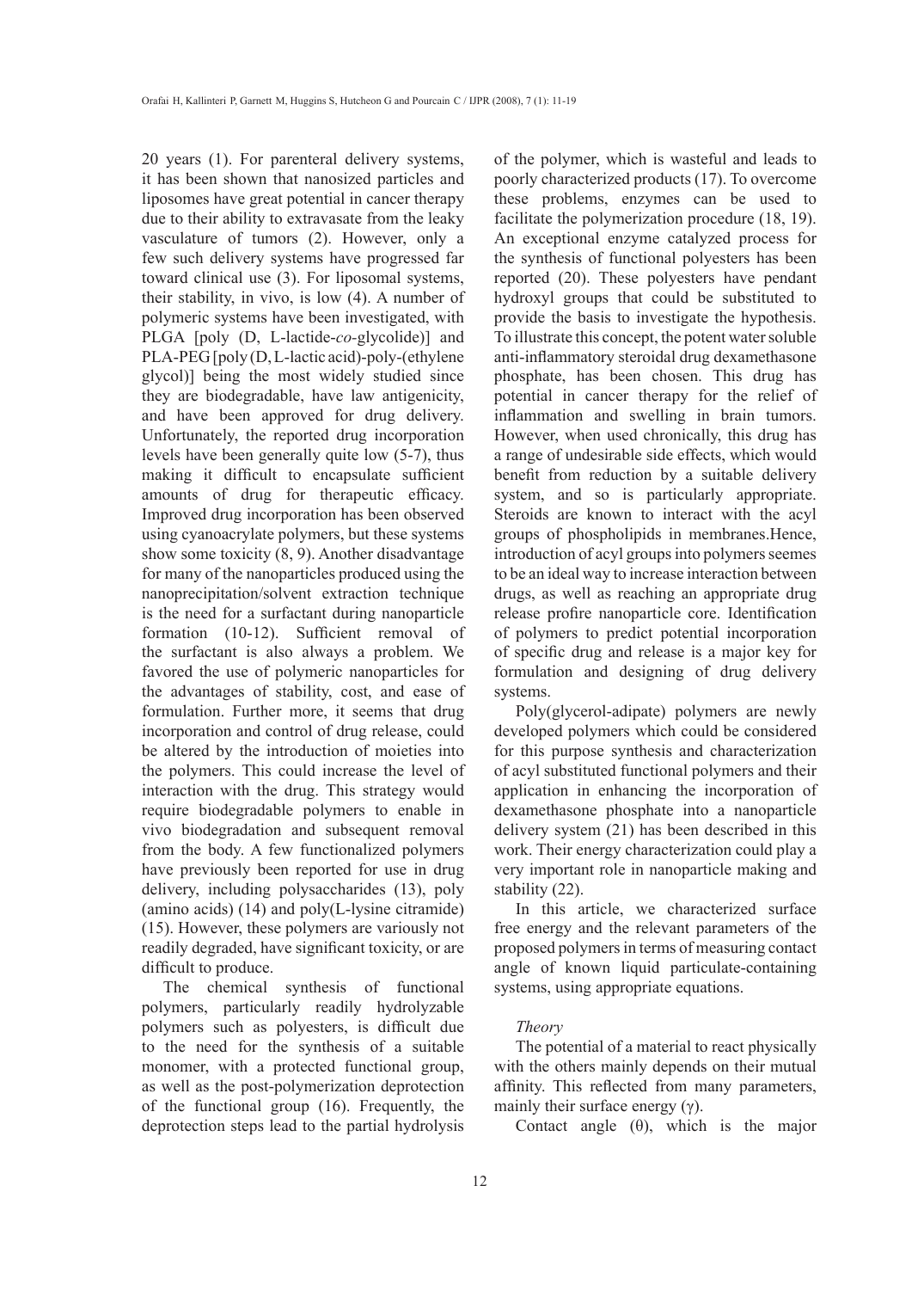indication of this affinity is usually measured and solved in desired equations to calculate their surface free energy  $(y)$ . In fact this angle is the tangent of a proposed line drawn on the drop of a liquid resting on another material surface.

Since it is rare to get an absolutely symmetrical drop profile, the advanced θ, which is the biggest possible  $\theta$ , is often taken into the account for this purpose.

 While the value of this angle is the definition of wettability of a particular system, it is rarely used for calculation of other parameters. Rather its cosine is usually undertaken.

Calculation of  $\gamma$  of polymers enables prediction of their potential affinity to attach to other materials, which is reflected in adhesion and cohesion sciences. On the other hand this value is an indication of polymer ability to spread, coil, dissolve etc. in a particular medium. This could also be used to calculate the solubility parameter (δ) of the material, which indicates a mutually possible solubility in another phase(s).

Surface free energy  $(\gamma)$  is the sum of some parameters, including, mainly the London dispersion forces  $(\gamma^d)$  and the Keesom polar forces  $(\gamma^p)$  for nonionized molecules. This means that two materials with identical surface free energy but different ratio of dispersion and polar components might react completely different. In other words each component reflects its property of the material in question, this means that the higher the  $\gamma^d$  the more likely would be the chance of the material to react with non- polar systems and vice versa.

For these reasons it is very important to define these parameters for the polymer entitled to be used for nanoparticle technology, especially for their use as drug delivery systems, in order to predict their loading/ releasing, making, sizing, stability performance and so on.

To define these parameters accurately and more relevant, it is important to use liquids with thehighest possible difference in their surface free energy components (23). Hence, di-iodomethan,the completely nonpolar symmetrical molecule and water as the highly polar liquids are often used for this purpose.

There is another energetic parameter that may be defined and used for a specific system, which is called the critical surface tension  $(\gamma_c)$ . This is defined as the surface tension of a liquid that just wets the solid. It means that no liquid can wet the solid unless has an equal orlower surface tension value than the solid. The first pioneer of this aspect was Zisman and coworkers (24), who used a homologous series of liquids and measured their contact angle against a particular solid. The graph of Cos  $\theta$  on the y-axis and surface tension of the liquid on the x-axis could be drawn,followed by its extrapolation,in order to cross the Cos  $\theta$ =1 line, which gives the value of  $\gamma_c$  of that particular solid.

#### **Experimental**

#### **Materials**

Poly (glycerol-adipate) (PGA) polymers and a range of substituted ones, 0% PGA [SH-L1102], 20%  $C_{8}$  PGA [SH-L1115], 40%  $C_{8}$  $PGA$  [SH-L1114], 100%  $C_8$  PGA [SH-L1111] were synthesized at Liverpool John Moores University. 5% Trp PGA was modified using 0% PGA [SH-L2006α] by Sanyogita Puri, University of Nottingham in collaboration with Chen, University of Nottingham. Di-iodomethane was purchased from Sigma. Acetone and methanol were of analytical grades.

## **Methods**

#### *Thin layer preparation*

The polymers used in this study were substituted with either  $C_8$  acyl group (0%, 20%, 40% and 100%) or Tryptophan (Trp) (5%). Microscopic glass slides were coated with polymers (100 mg/ml or 20 mg/ml for 40%  $C_{\rm s}$ -PGA) as a thin film by mean of dropping sufficient drops of acetone solution of the polymers which were spread by tilt- leaving a thin layer of the polymers. For non- spreadable polymer, more drops were used for slide- coating. The coated glass slides were made at the same day of surface free energy measurements.

## *Contact angle (θ) measurements*

These were conducted using a KSV Cam 200 (Instruments Ltd., Helsinki, Finland) equipped with an appropriate software follows:

a small drop of the test liquid was placed on the polymer coated glass slide. Then the slide was mounted horizontally on the stand of the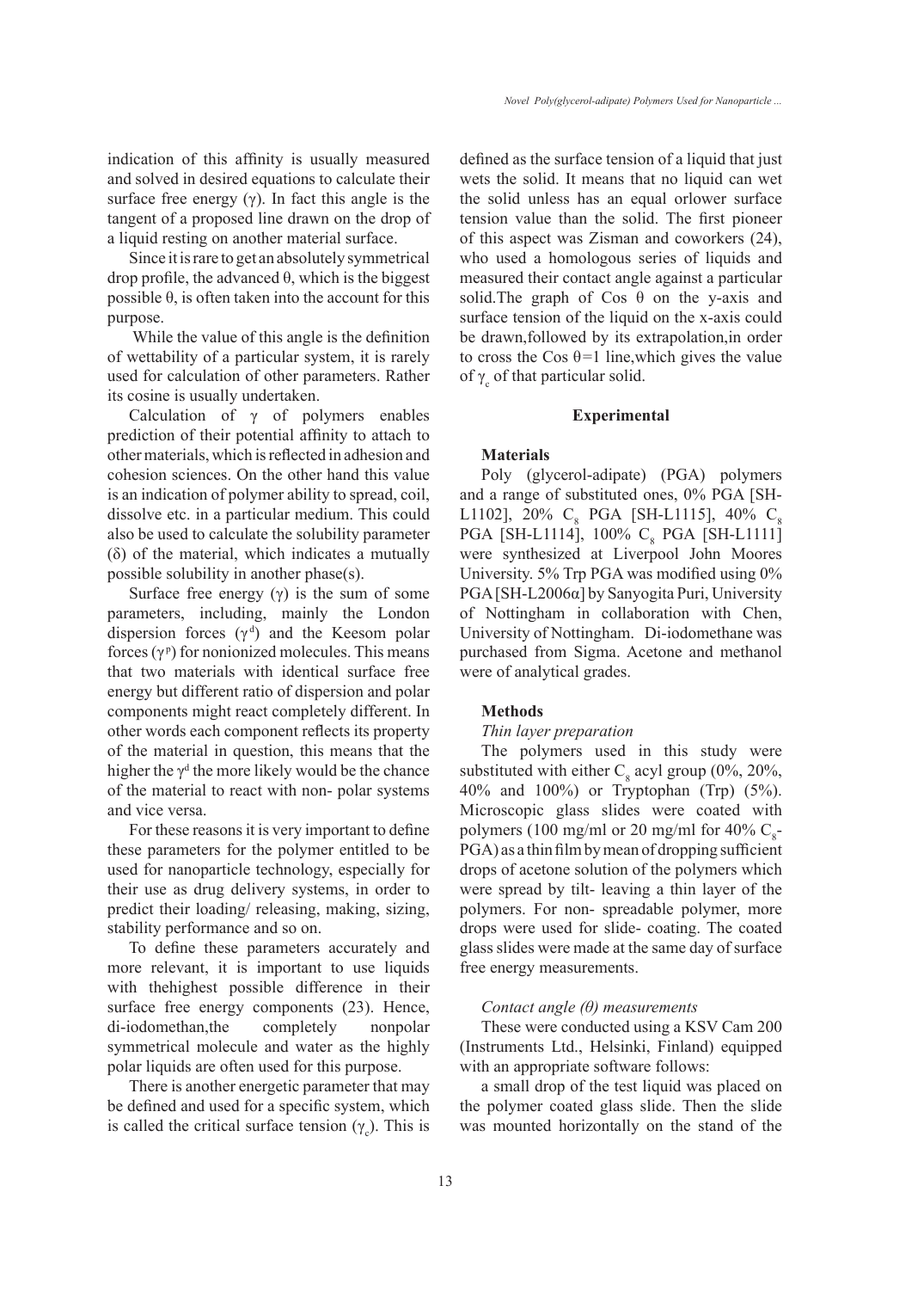instrument and drops of either pure distilled water or di-iodomethane were placed on it using a syringe with a flattened tip needle. The camera was switched on and the tangent of the line was executed to record each of them, each being taken per second. Ten measurements were recorded for each polymer. All measurements were carried out at room temperature  $(25 \pm 1.5 \degree C)$ .

#### *Surface tension measurements*

The instrument was first calibrated with a stainless steel 4 mm diameter ball. A drop of the solution was pendant from the edge of the syringe needle and enlarged for each sample until it reached the point just before detachment from the needle tip (Figure 1). The shape of pendant drops was analyzed for surface tension by using an available software (KSV instrument). All experiments were carried out at  $25 \pm 1.5$  °C.

## *Surface free energy calculations*

*Geometric Mean (Fowkes):* The method was adopted.This approach divides the surface energy into two components, dispersive and polar, and uses a geometric mean approach to combine their contributions. The resulting equation when combined with Young's equation yields:

$$
\gamma_L (1 + \cos \theta) = 2(\gamma_S^d \gamma_L^d)^{\frac{1}{2}} + 2(\gamma_S^P \gamma_L^P)^{\frac{1}{2}}
$$

where,  $\gamma_L^d$ ,  $\gamma_s^d$ ,  $\gamma_L^P$  and  $\gamma_s^P$  are London dispersion forces components (mJ m<sup>-1</sup>) of the liquids and the polymers and the, polar forces components (mJ m-1) of the liquids and the polymers used, respectively .

This was determined using two liquids, water and diiodomethane, for contact angle measurements incorporated in geometrical Fowkes equation (23), using by the instrument software.

Surface free energy of the polymers  $(\gamma_s)$  is the sum of London dispersion forces and polar forces.The calculation was conducted by the instrument software on the basis of construction and solving two equations by inserting  $\cos \theta$  of two liquids.The unknown parameters [London dispersion forces and Keeson polar forces (23)] of polymers in the equation could be easily



Figure 1. An example picture of pendant drop on the monitor screen,used for surface tension determination by the aid of software.

## equated.

## *Determination of critical surface tension of the polymers*

Using a series of homologous nonpolar liquids with different surface tensions and plotting the Cos θ vs. γgraph a line is constructed which approaches Cos θ = 1 at a given value of  $\gamma$  (24). This value, called the *critical surface tension,* can be used to characterize solid surfaces. It is often presented as the highest value of surface tension of a liquid which will completely wet the solid surface. This approach is most appropriate for low energy surfaces which are being wetted by nonpolar liquids.

Due to the lack of available non-polar series of liquids that do not dissolve the polymers, different concentrations of methanol were tested. The results showed an excellent correlation between surface tension and concentration, in the range tested. That is, all concentrations up to 60% did not show any sign of solubility. Hence, this range was used for all the experiments.

In order to determine the *critical surface tension*, different concentrations of methanol were prepared and their contact angles against the polymers, as described in the previous section, were measured. Cosine of the resultant values of contact angle (θ) were plotted against the surface tension of the different concentrations of methanol used (Figure 2). Extrapolation of the best line of this value to line crossing the Cosine θ =1 line would give the value of *critical surface*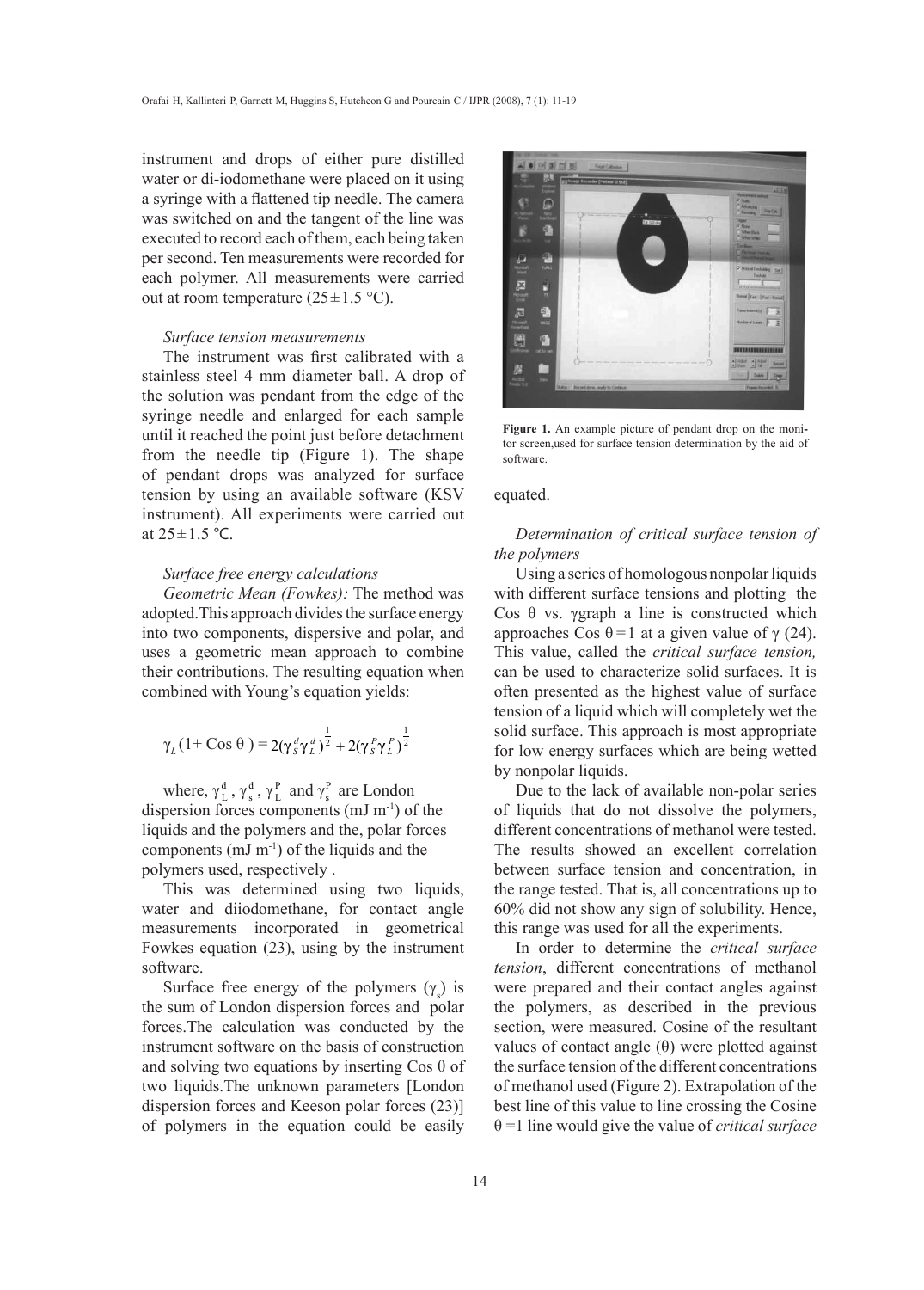

**Figure 2.** Correlation between Cos θ and surface tension of different concentrations of MeOH used for critical surface tension of 40%  $C_8$  polymer under study (Cos  $\theta$  is cosine of contact angles).

*tension* of individual polymers under study (24).

## **Results and Discussion**

Poly (glycerol adipate) (PGA) is a newly synthesized polymer backbone, mainly used in drug delivery systems. The polymer backbone is substituted by various functional groups like acyl groups  $(C_8, C_{18})$  and aminoacids (Trp, Tyr). As it has been reported elsewhere (21), these polymers are self-assembled into nanoparticles in the absence of surfactant, while addition of the latter, did not offer any more advantages to the system. Therefore, the investigation of energy (dispersive, polar properties, surface tension and so on) and mechanical parameters would be very useful to explain the behavior of these polymers, and could probably predict their further potential applications.



**Figure 3.** Illustration of the relationship between contact angle of different concentrations of MeOH and acylation number of the polymers.

At first, a range of methanol (MeOH) concentrations should be established for the estimation of surface tension and critical surface tension. Table1 shows the surface tension and contact angle values of different concentrations of MeOH used against the polymers studied for determination of critical surface tension. As expected, the surface tension decreased as the MeOH concentration increased, and reached the point of 60% where, either the polymer was dissolved or no more surface tension changes occurred. This is clearly showed in Figure 3, where the contact angle of various MeOH concentrations against the % of polymer acylation is illustrated, indicating that at a concentration of 60%, a flat line was obtained, suggesting the polymer dissolution. Therefore, a range of 0-55% of MeOH solution was chosen for determination of the critical surface tension,

**Table 1.** Surface tension and contact angle of different concentrations of methanol used against the polymers for critical surface tension determination.

| Methanol concentration | Surface tension $(mJ m-1)$ | Contact angle $(0)$      |                          |                          |                         |                          |  |
|------------------------|----------------------------|--------------------------|--------------------------|--------------------------|-------------------------|--------------------------|--|
|                        |                            | $0\%$ -C.                | $20\%$ -C <sub>o</sub>   | $40\%$ -C.               | $100\%$ -C <sub>o</sub> | 5% Triptophan            |  |
| $0\%$                  | 72.94                      | 42.85                    | 44.47                    | 75.88                    | 56.42                   | 104.1                    |  |
| $1\%$                  | 70.11                      | $\overline{\phantom{a}}$ | $\overline{\phantom{a}}$ | $\sim$                   | 48.05                   | 88.19                    |  |
| 5%                     | 69.96                      | $\overline{\phantom{a}}$ | $\overline{\phantom{a}}$ | 43.03                    | 47.13                   | 90.85                    |  |
| 20%                    | 53.92                      | 27.00                    | 32.56                    | 45.56                    | 42.85                   | 63.72                    |  |
| 30%                    | 46.72                      | 25.29                    | 35.32                    | $\overline{\phantom{a}}$ | ٠                       | $\overline{\phantom{a}}$ |  |
| 50%                    | 44.23                      | 21.08                    | 30.67                    | 35.81                    | 34.19                   | 45.27                    |  |
| 55%                    | 37.73                      | 15.21                    | 23.04                    | 24.04                    | 32.44                   | $\overline{\phantom{a}}$ |  |
| 60%                    | 36.51                      | $\overline{\phantom{a}}$ | 20.17                    | 19.66                    | 21.44                   | 24.76                    |  |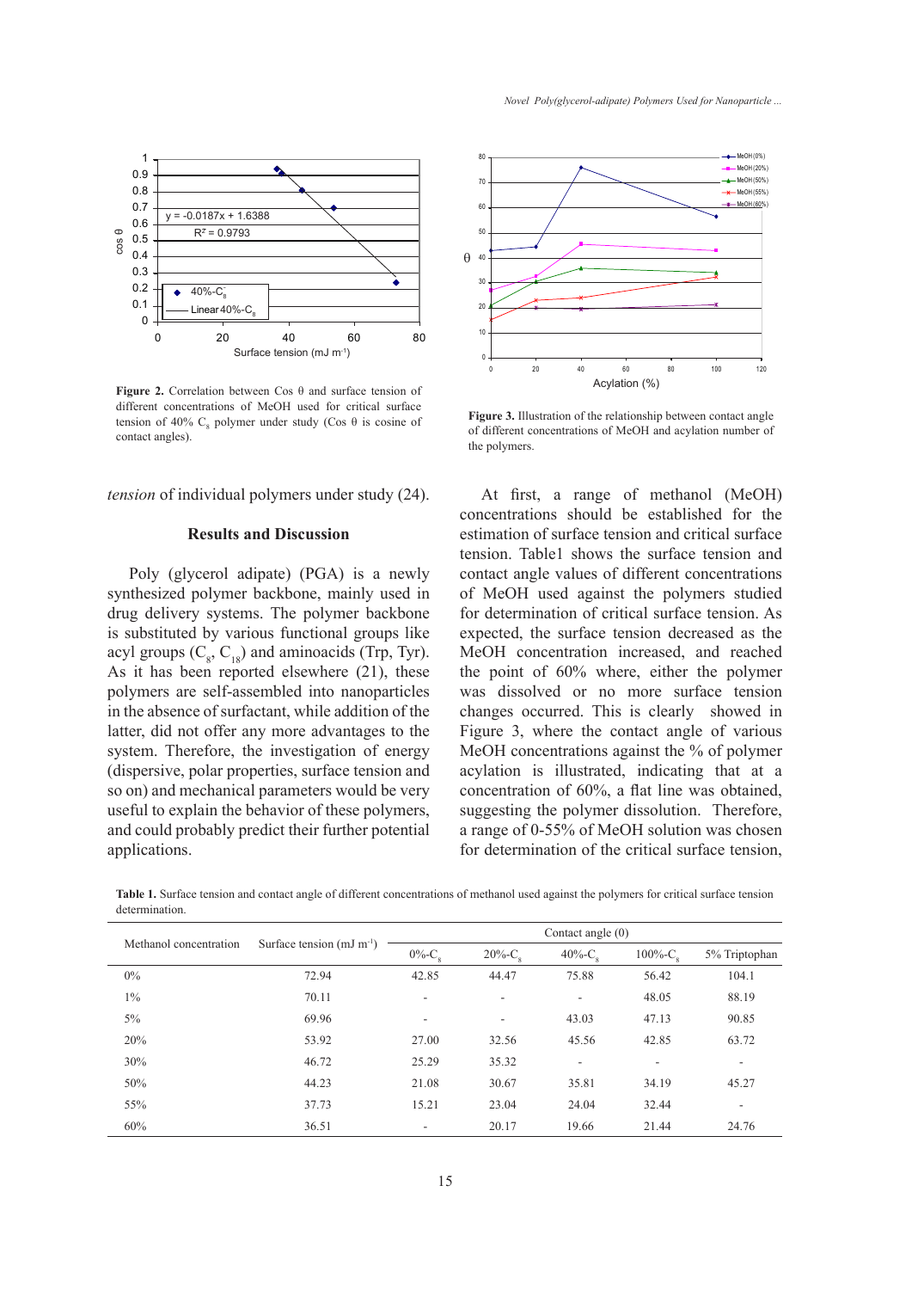|                  | Water        |               | Diiodomethane |               | Surface free energy $(y)$      |                                  |                                  | $^{\prime}$ c    | Wс    |
|------------------|--------------|---------------|---------------|---------------|--------------------------------|----------------------------------|----------------------------------|------------------|-------|
| Polymer          | $\theta$     | $\cos \theta$ | $\theta$      | $\cos \theta$ | $\gamma$ (mJ m <sup>-2</sup> ) | $\gamma^d$ (mJ m <sup>-2</sup> ) | $\gamma^p$ (mJ m <sup>-2</sup> ) | $(mJ \, m^{-1})$ | Jule  |
| $C_{o}$ 0%       | 37.97(2.6)   | 0.788         | 49.05(2.6)    | 0.655         | 62.41                          | 34.76                            | 27.66                            | 33.36            | 124.8 |
| $C_{\rm o} 20\%$ | 44.47(1.17)  | 0.714         | 35.65(0.03)   | 0.813         | 60.70                          | 41.67                            | 19.13                            | 22.04            | 121.4 |
| $C_{o}$ 40%      | 69.43(4.38)  | 0.351         | 75.88(4.38)   | 0.224         | 31.38                          | 20.76                            | 10.62                            | 33.45            | 62.8  |
| $C_{0}$ 100%     | 56.42(1.80)  | 0.530         | 28.72(1.60)   | 0.877         | 57.26                          | 44.71                            | 12.56                            | 23.00            | 114.5 |
| 5% Triptophan    | 104.84(4.31) | 0.249         | 61.25(1.52)   | 0.481         | 29.19                          | 28.71                            | 0.48                             | 34.11            | 58.4  |

**Table 2.** Contact angle of water and diiodomethane against the polymers and the relevant calculated surface parameters. (θ is the contact angle).

instead of using a homologous series of liquids usually applied (27).

Figure 3 also shows that for the first three polymer concentrations,  $(0\%, 20\%, 40\% \, \text{C}_8)$ there was an increase in contact angle as the % of acylation increased. This could be attributed to the higher polymer hydrophobicity, due to a higher percentage of acylation. Although, when the percentage of acylation increased from 40% to 100%, there was no significant increase in contact angle, which probably occurred because of the higher London dispersion forces,  $\gamma^d$ .

Table 2 summarizes the properties of the PGA polymers substituted with either  $C_8$  or Trp from the energy point of view. We saw that the 40%  $C_8$  PGA-12kDa polymer exhibited the lowest total surface free energy and it seems well balanced in terms of the nonpolar to polar components, which have quite close values. The latter could indicate that the particular polymer has the ability to blend/combine with materials of both low or high free surface energy. 0% PGA and  $20\%$  C<sub>8</sub> PGA polymers showed almost an identical total free surface energy, but the nonpolar component value was higher than the polar one for the 20%  $C_8$  PGA comparing to 0% PGA. This was expected, as the introduction of acyl groups would make the  $20\%$  C<sub>8</sub> PGA polymer more hydrophobic. The 20% acylation of the polymer might change the hydrophobicity of the polymer, but not necessarily the total free surface energy. The total surface free energy of 0% PGA and 20%  $C_8$  PGA was almost twice higher than that obtained for the  $40\%$  C<sub>8</sub> PGA. The same is observed for the 100%  $C_8$  PGA, which again showed an almost the same total free surface energy to that obtained for 0% and  $20\%$  C<sub>8</sub> PGA polymers. Thus, it appears to be more hydrophobic, since it can be deduced from the non-polar and polar component values. As the percentage of acylation increases, the polar component value decreases.

The 5% Trp showed a very similar total free surface energy to the 40%  $C_8$  PGA polymer, but its hydrophobicity is much more prominent than that of the latter. This suggests that materials of lower total free surface energy and high hydrophobicity would be more compatible with that polymer. From the same table, it is obvious that the critical surface tension of all the polymers studied is low, so these polymers can self-assemble into nanoparticles without the need for the addition of surfactant. This comes into agreement with the findings of Kallinteri et al. (21), where the presence of polysorbate-80 in the preparation medium did not make any difference in the particle preparation ,compared to that in the absence of the surfactant.

Overall, it could be suggested that the 40%  $C_8$  PGA solution might be a more appropriate/ suitable candidate for nanoparticle technology than the others due to the properties described earlier.

The results obtained very well indicate that the molecules need a balance of acylation to meet a better performance of nanoparticles in their sizing, loading and stability properties.

From the last column of Table 2, it is clearly seen that the  $40\%C_8$  system has the weakest strength amongst all the systems, except for the 5% Trp. This was observed during thin layer formation. While the 40%  $C_8$  polymer gave the easiest and more complete film forming, the others failed to do so. 5% Trp failed to give a good film on a glass slide due to its hydrophobicity. This could also affect stability of its dispersion system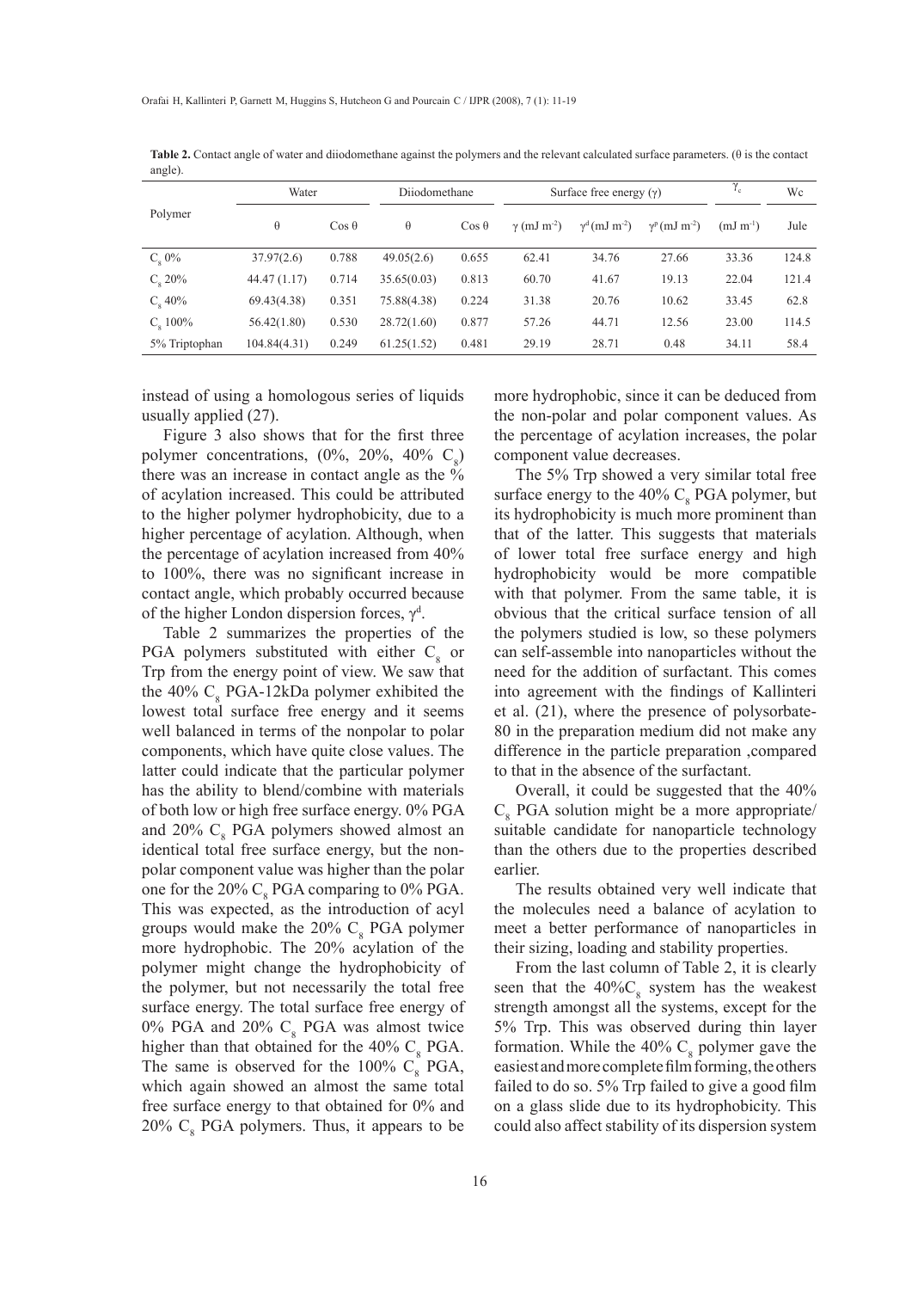| Surface tension $(mJ m^{-1})$<br>of $40\%$ C <sub>s</sub> solution | Surface tension $(mJ m^{-1})$<br>of 20% $C_{\rm g}$ solution | Concentration (mg/ml) |  |  |
|--------------------------------------------------------------------|--------------------------------------------------------------|-----------------------|--|--|
| 73.5                                                               | 73.5                                                         | $\overline{0}$        |  |  |
| 60.9                                                               | 57.1                                                         | 1.25                  |  |  |
| 55.7                                                               | 55.9                                                         | 2.5                   |  |  |
| 52.3                                                               | 55.9                                                         | 5                     |  |  |
| 53.9                                                               | 46.8                                                         | 10                    |  |  |
| 46.5                                                               | 4.1                                                          | 20                    |  |  |
|                                                                    |                                                              |                       |  |  |

**Table 3.** Surface tension and the related concentrations of nanoparticle dispersions of the two polymers.

to hindrance collision and thereby prolonging its shelf-life.

The mechanical strength of polymers, beside other factors, is highly related to the molecular weight of the entire polymer. Since the polymers used have very similar molecular weights (polymer backbone M.W. 12kDa), we assume that the mechanical strength is highly depended upon the cohesive strength  $(W_c)$ .

Table 2 shows the values of contact angle of water and di-iodomethane against polymers of different specifications. These liquids have extreme differences in polarity and they are the most common liquids used to carry out surface free energy experiments. The significant difference in contact angle for the two liquids on each polymer tested reflects the resultant polymer properties relevant to hydrophobic/ hydrophilic components. This is the result of acyl substitution group included within the polymer molecules. The low standard deviation indicates the accuracy of the procedures employed.

The total surface free energy is the sum of the  $\gamma^d$  (dispersive forces) and  $\gamma^p$  (polar forces). We noticed that as the acylation percentage of the polymer increases from 0% to 40%, there is a decrease in the total surface energy, while the 100%  $C_8$  demonstrates a higher one. The total surface free energy of 5%Trp PGA polymer is quite similar to that of the  $40\%$  C<sub>s</sub>PGA polymer. Also, the dispersive force values for 0%, 20% and 100% PGA were very close, while the one for 40% exhibits an almost 2-folds decrease, comparing to the others. Again,  $40\%$  C<sub>8</sub> and 5% Trp PGA demonstrated similar  $\gamma^d$  values.

On the other hand, it is anticipated that the 40% acyl substituted polymer could have greater affinityfor methanol than the others .Particularly at lower, concentrations, the higher water content, which can be attributed to the greater balance in its hydrophilicity/hydrophobicity, is observed.This could be also noted from its very low surface energy and excellent film forming, even for a low concentration in acetone compared to the other polymers, when preparing film on the glass slides to achieve a proper film for this study.

Moreover, the increased acylation or the type of substitution has a more prominent effect on the polarity of the polymer, as clearly seen from the γp values. More specifically, as the acylation percentage increases, the polarity as expected decreases. The  $40\%$  C<sub>8</sub> PGA shows an almost 2.5folds decrease. By replacing the acyl group with Trp, even to a lesser extent (5% instead of 40%), the polarity of the polymer drops massively, approximately 10-folds, Hence, the 5% Trp PGA is classified as a non-polar material.

However, regardless of the huge differences in the polymers in terms of surface energy component values and hydrophobicity, their critical surface tension is quite low and of similar values (Table 3).

In addition, the last column of Table 2 shows the work of cohesion (W<sub>c</sub>), which is double that of surface tension ( $W_c = 2\gamma$ ), indicating the strength of the material. The results show that among the polymers of the same acylation evaluated,  $40\%$  C<sub>s</sub> PGA polymer is less cohesive and so potentially easier to work with (i.e. making particles, spread on surfaces, mixing etc.).

By replacing  $C_8$  groups with Trp, the work of cohesion does not change, but due to the different nature of the two polymers, no direct comparison could be made.

Figure 2 represents the surface tension of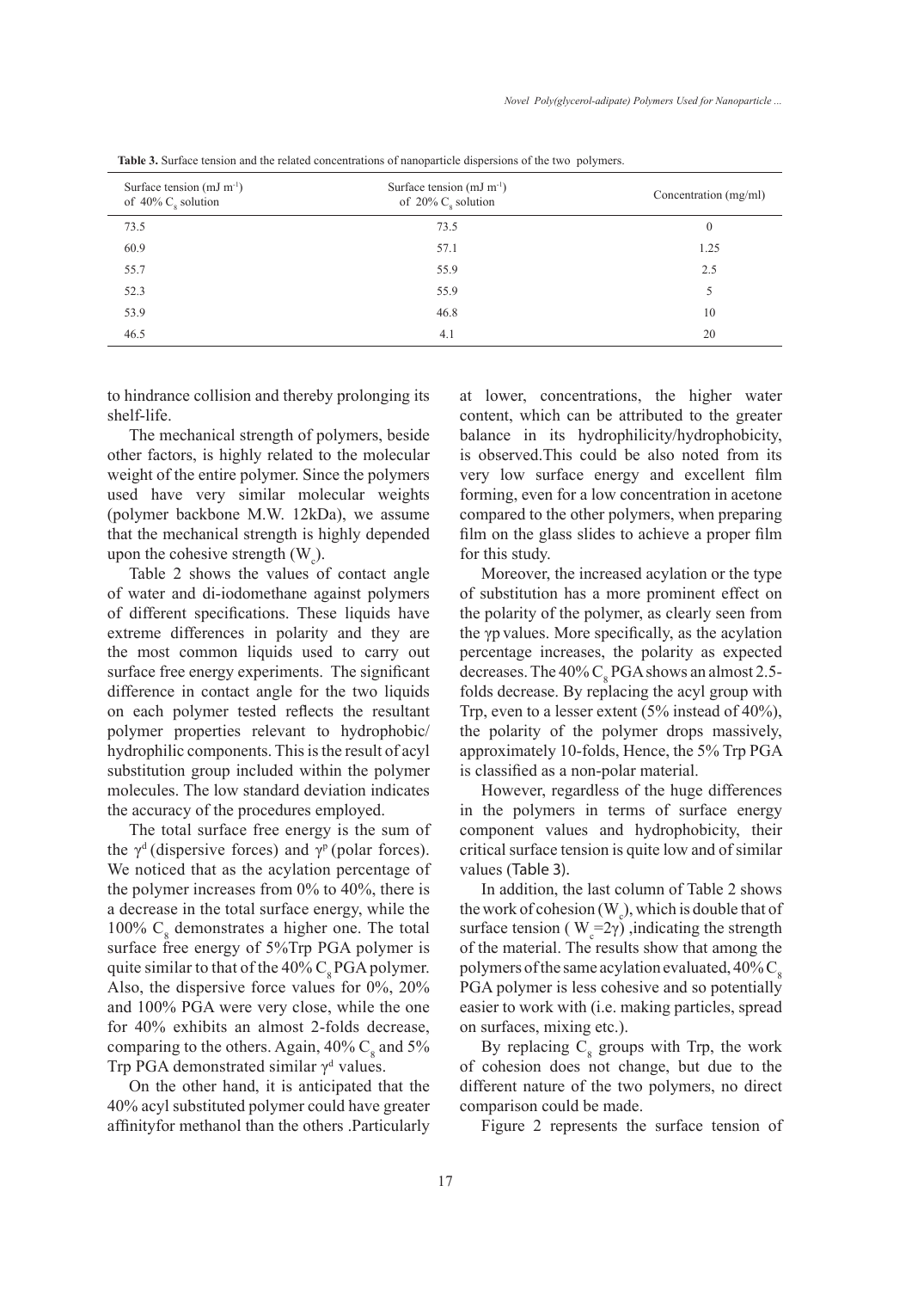various concentrations of MeOH against Cosθ for each one of the polymers examined. The extrapolation of the best fit line, as represented in those graphs for Cos  $\theta$ =1, gives the critical surface tension of the polymers, respectively. These valuesare sited in Table 2.

Table 2 shows the values of contact angle of water and diiodomethane against polymers of different specifications. These are the extremely high and low polarity liquids against cast layer polymers, that could be used for surface free energy calculation. As shown in this table, there is a difference in contact angles for the two liquids with high differences in polarity, reflecting on the other more important properties relating to the hydrophobicity/hydrophilicy relationship. This is the result of acyl substitution group included within the polymer molecules. The low standard deviation indicates the accuracy of the procedure used.

To show the effect of percentage of acyl substitution on the surface properties of the polymer, a graph was drawn, as shown in Figure 3. As could be seen, the trend for all methanol concentrations seems to be the same for all the polymers, indicating an excellent choice of the liquid, (i.e. methanol) for this purpose.

## **Conclusion**

In conclusion, it could be stated that the selection of a suitable polymer from different substituted derivatives could be carried out for optimized preparation of nano particles, based on surface energy determinations .Furthermore, 40%  $C_8$  seems to be the best amongst this series of polymers used for preparing nanoparticles.

#### **References**

- Allemann E, Gurny R and Doelker E. Drug-loaded (1) nanoparticles- preparation methods and drug targeting issues. *Eur. J. Pharm. Biopharm.* (1993) 39: 173-91
- (2) Nagayasu A, Uchiyama K and Kiwada H. The way that PEG-DSPC loposomal doxirubicin particles penetrate in to areas of tumors and other ischemic tissues. *Adv. Drug Delivery Rev*. (1999) 104: 2224-34
- (3) Moses MA, Brem H and Langer R. Advancing the field of drug delivery: Taking aim at cancer. *Cancer Cell*  (2003) 4: 337-341
- (4) Barratt G. Developing nanoparticle drug carriers, the development of cell. *Mol. Life Sci.* (2004) 60: 21-37
- Leo E, Brina B, Forni F and Vandelli MA. *In vitro* (5) evaluation of PLA nanoparticles containing a lipophilic drug in water-soluble or insoluble form. *Int. J. Pharm.*  (2004) 278: 133-41
- Govender T, Stolnik S, Garnett MC, Illum L and (6) Davis SSJ. PLGA nanoparticles prepared by nanoprecipitation: drug loading and release studies of a water soluble drug. *J. Controlled Release* (1999) 57: 171-185
- $(7)$  Vauthier C, Dubernet C, Fattal E, Pinto-Alphandary H and Couvreur P. Poly (alkylcyanoacrylates) as biodegradable materials for biomedical applications. *Ad Drug Delivery Rev.* (2003) 55: 519-48
- Gelperina SE, Khalansky AS, Skidan IN, Smirnova (8) ZS, Bobruskin AI, Severin SE, Turowski B, Zanella FE and Kreuter J. Nanomaterial toxicity core. *Toxicol. Let.* (2002) 126: 131-141
- Lamprecht A, Ubrich N, Yamamoto H, Scha¨fer U, (9) Takeuchi H, Lehr CM, Maincent P and Kawashima Y. Nanomaterial toxicity. *J. Controlled Release* (2001) 71: 297-306
- $(10)$  Cauchetier E, Deniau M, Fessi H, Astier A and Paul M. Atovaquone-loaded nanocapsules: influence of the nature of the polymer on their *in vitro* characteristics. *Int. J. Pharm.* (2003) 250: 273-81
- $(11)$  Jung T, Breitenbach T and Kissel T. Sulfobutylated poly (vinyl alcohol)-graft-poly (lactide-co-glycolide)s facilitate the preparation of small negatively charged biodegradable nanospheres. *J. Controlled Release* (2000) 67: 157-169
- Akiyoshi K, Deguchi S, Moriguchi N, Yamaguchi (12) S and Sunamoto J and *J. Macromolecules* (1993) 26: 3062-3068
- (13) Brown MD, Scha tzlein A, Brownlie A, Jack V, Wang W, Tetley L, Gray AI and Uchegbu IF. The effects of hydrophobic helix length and side chain chemistry on the biomimetic behavior of peptoid. *Bioconjugate Chem*. (2000) 11: 880-891
- $(14)$  Gautier S, Boustta M and Vert M. Complexity of the hydrolytic degradation of aliphatic polyesters. *J. Bioact. Compat. Polym*. (1997) 12: 77-98
- $(15)$  Tian D, Dubois P, Grandfils C and Jérôme R. Ringopening polymerisation of 1, 4, 8-Trioxaspiro [4, 6]-9-undecanone: a new route to aliphatic polyesters bearing functional pendent groups. *J*. *Macromolecules* (1997) 30: 406-409
- $(16)$  Barrera DA, Zylstra E, Lansbury PT and Langer R. Synthesis and RGD peptide modification of a new biodegradable copolymer system: Poly(lactic acid-colysine). *J. Am. Chem. Soc.* (1993) 115: 11010-11011
- Wang YF, Lalonde JJ, Momongan M, Bergbreiter (17) DE and Wong CH. Lipase-catalyzed irreversible transesterifications using enol esters as acylating agents-Preparative enantionselective and regioselective syntheses of organometallics. *J. Am. Chem. Soc.* (1988) 110: 7200-7205
- (18) Uyama H, Wada S and Fukui T. Lipase-catalyzed synthesis of polyesters from anhydride derivatives involving dehydration, Lipase-catalyzed polymerization